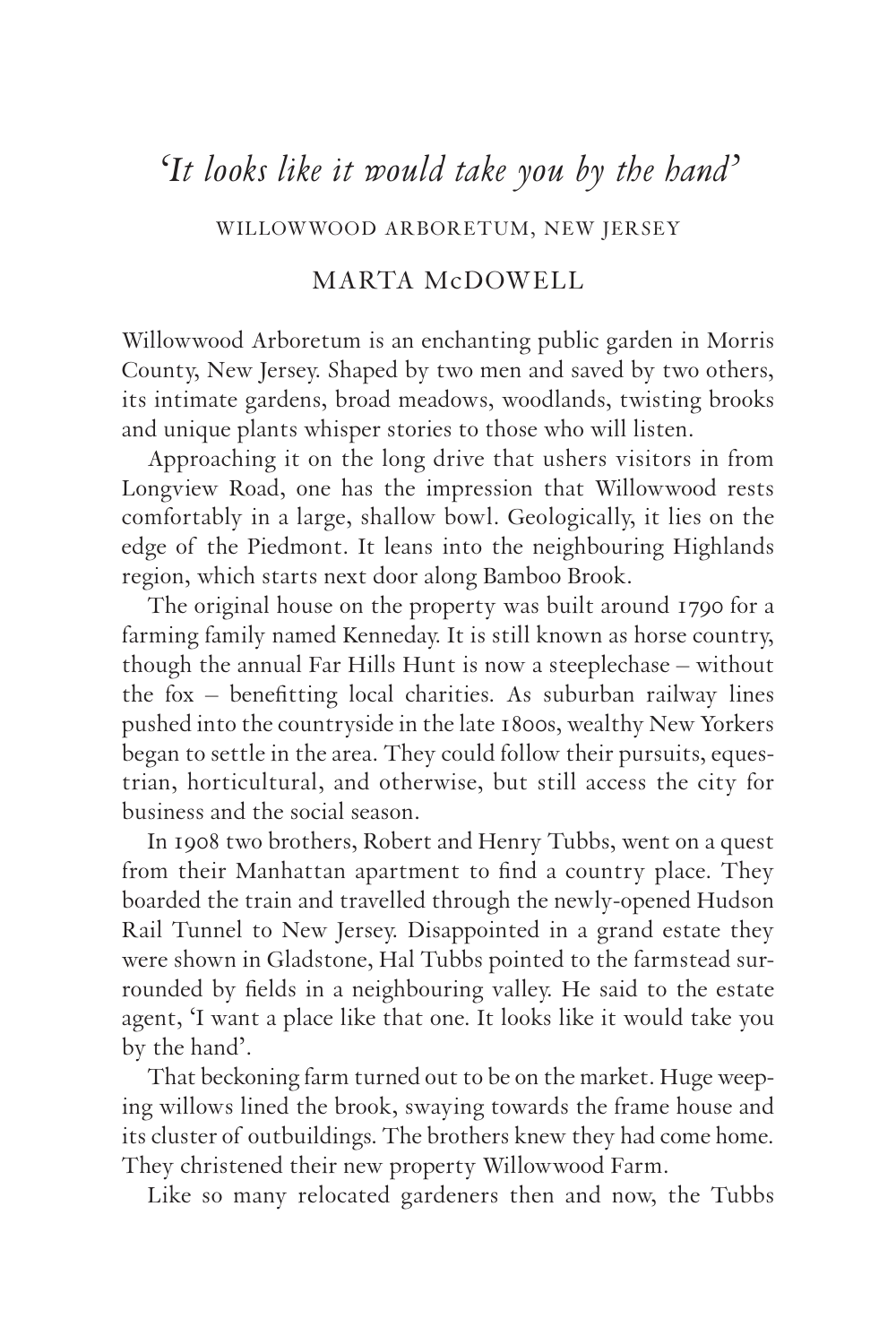brothers brought some of their plants with them. From their family home in Pennsylvania, they transplanted much-loved shrubs: roses, both 'Harison's Yellow' and a moss rose*,* a *Kerria japonica* and a white lilac. Bob dug a division of metake bamboo (*Pseudosasa japonica*) and planted it along the kitchen window. From Grandfather Tubbs's summer cabin came hemlock and white pine seedlings*.* They expanded the farmhouse to accommodate their parents and built a new greenhouse and potting shed.

So what do we know of these two horticulturally-inclined siblings?

Of Robert Tubbs, we have a sketchy outline. For his entire career, he worked at the Corn Exchange Bank, now part of J. P. Morgan Chase, in New York City. In September 1922, Robert Tubbs drafted a memorandum to the federal tax authorities. Of Willowwood he explained, 'Unable to give gross income as no record has been kept – expenses always exceeded returns. Farm never been operated on strict commercial basis. Was bought primarily [on account of] health of brother who lives there, together with Father & Mother the year round. Have ¼ interest in same and these items represent money spent and over which I have received no return. I do not live there and only go there occasionally.' He crossed out 'occasionally' and substituted 'on holidays and week-ends'.

On those holiday and weekend sojourns, Robert Tubbs often brought plants. One can picture him scouring the markets of New York City's gritty flower district, just west of Sixth Avenue between 26th and 29th Streets. He was looking for something unusual to add to Willowwood's incipient collection. *Cedrus atlantica* and *Taxodium distichum* arrived that way, adding to the Japanese-inspired garden that was forming around the lower pool. Robert must have been a sight, struggling off the Friday afternoon train at Gladstone station with his latest acquisitions.

Woody plants, especially unusual trees and shrubs, were Robert Tubbs's particular passion. He corresponded with Samuel Parsons, founder of the American Society of Landscape Architects, about grafting his bald cypress (*Taxodium distichum*). Through correspondence with Dr Frederick Coville – recognised for his work on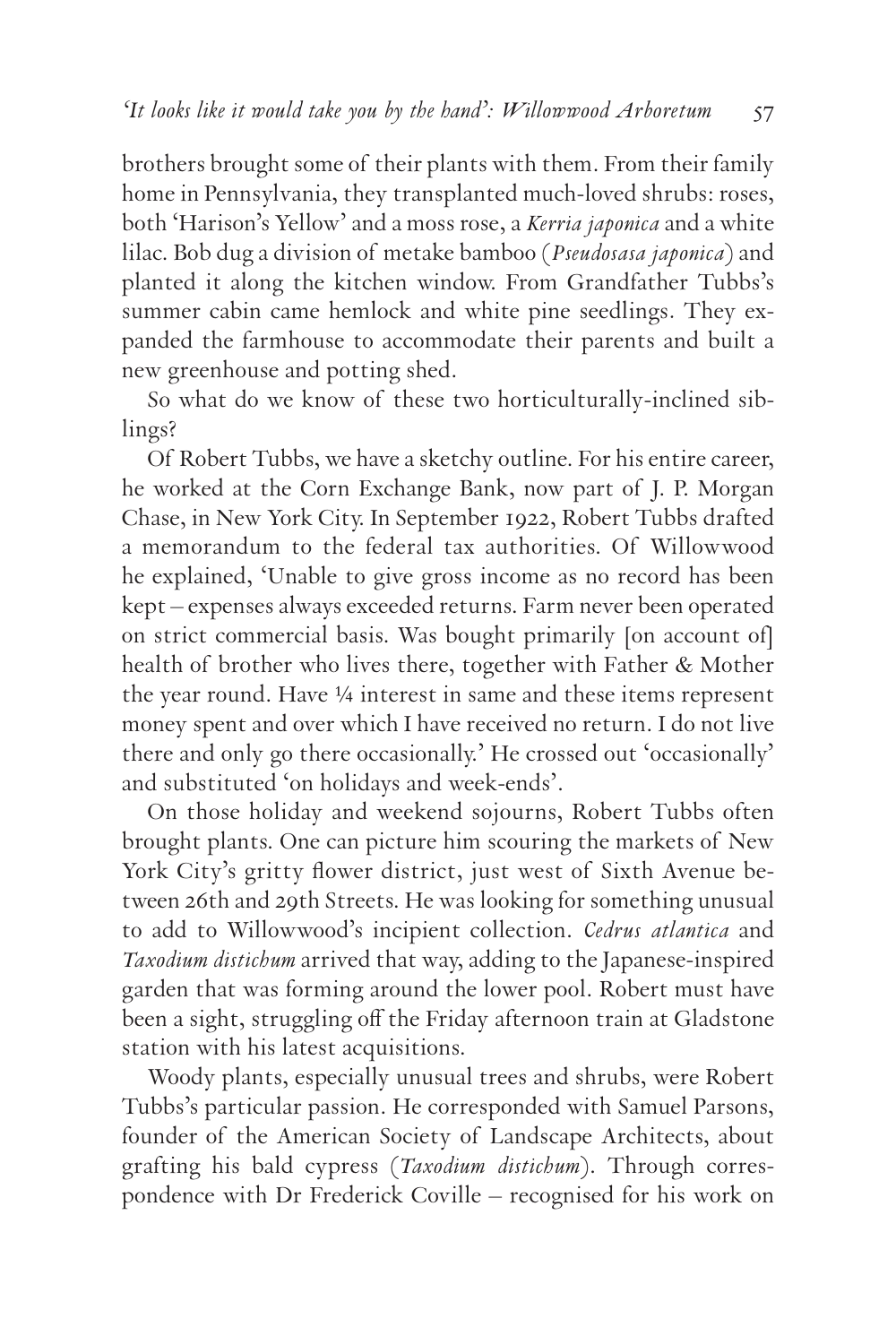domesticating blueberries – Tubbs acquired a franklinia early in the 1930s.

Robert Tubbs had a long and productive exchange with the Arnold Arboretum near Boston, Massachusetts – with both its founding director, Charles Sprague Sargent, and his successor as Keeper of the Arnold, Ernest Henry Wilson, the famed Britishborn plant explorer. Surviving correspondence between Tubbs and Wilson starts in 1926. Two years later, Tubbs travelled to the Arnold to meet Wilson and stayed for two days collecting seeds. The following spring, Wilson sent a davidia*,* the still-rare dove tree, to Willowwood. Packages continued to arrive from Wilson through the remainder of the 1920s. The last letter is dated I October 1930, just two weeks before Wilson, aged fifty-four, and his wife Helen were killed in a car crash in Worcester, Mass.

Along the upper brook, Robert Tubbs planted many specimen trees from the Arnold and elsewhere. Its soil conditions and protected swale made it among the best-growing areas on the property. The spiny China fir (*Cunninghamia lanceolata*), the white-flowering mountain halesia and the pink-flowering Kobus magnolia are a few of the dozens of specimens that he planted in what became known as the Treasure Trove.

Robert's interests complemented brother Henry's skill in design. While Robert focused on laying out a collection of trees and larger shrubs, Henry made garden rooms adjacent to the house, painting on these canvases with pleasing combinations of smaller plants, especially herbaceous perennials.

If you could pick a permanent dining companion from any time in history, Henry Tubbs would be an excellent choice. He had a talent for happiness. Affable and gregarious, his conversation sparkled, whether face-to-face or on the pages of his letters. He loved plants and he loved people, books and travel, art and antiques, nature and the land. Often photographed smoking a pipe or cigarette, the aroma of tobacco seems to waft in around him.

After graduating with a degree in architecture from the Massachusetts Institute of Technology, Henry Tubbs worked briefly in publishing. When he died, aged eighty, his obituary read, 'he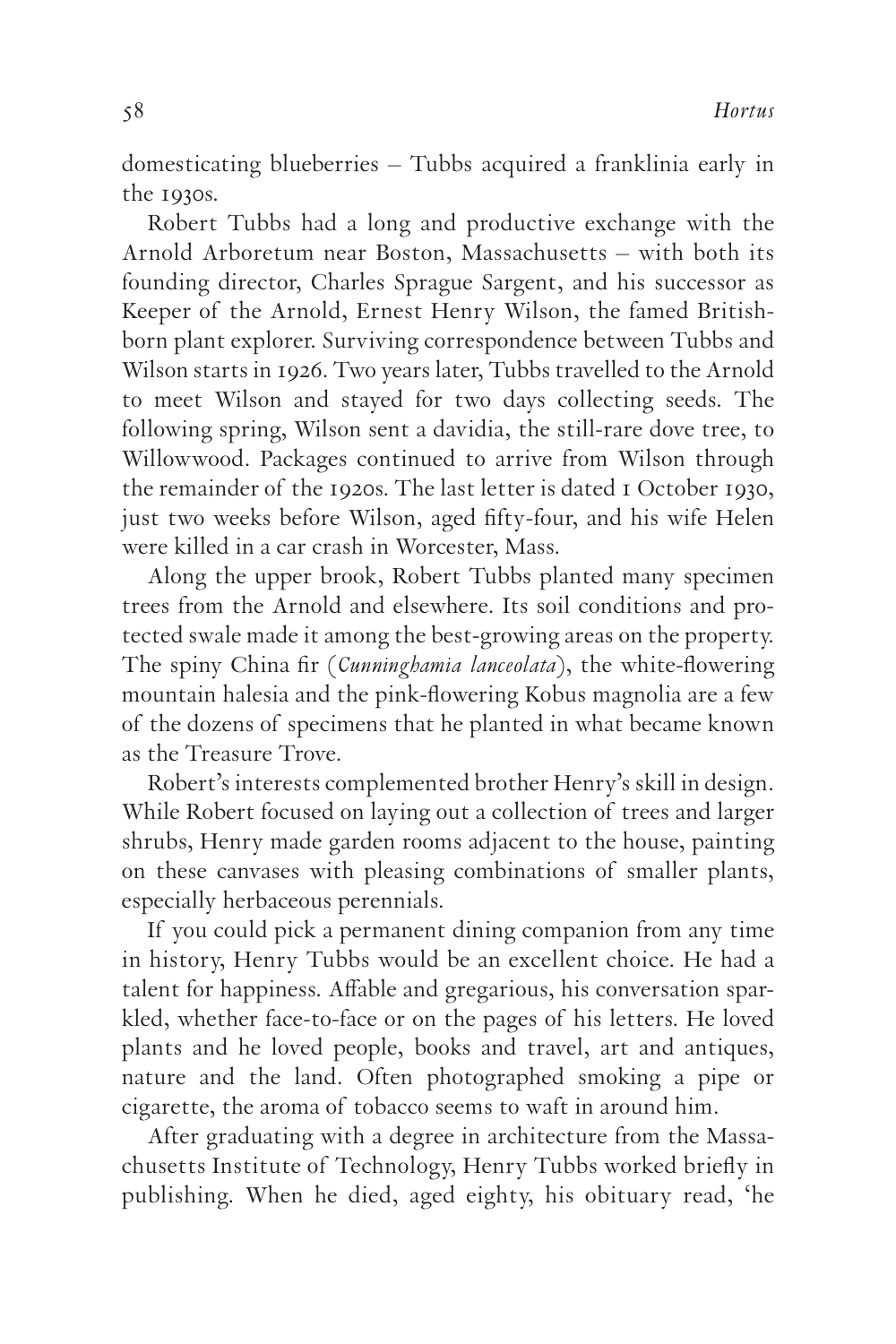retired from Charles Scribner's Sons, New York, more than fifty years ago'. He was engrossed in gardening. A contemporary wrote:

His interest in horticulture is sensuous as well as intellectual . . . His taste and feeling for the fitness of things is apparent everywhere. There is that 'careful-carelessness' which makes his garden seem as though it had arranged itself – fallen into place, as it were. And that is of a high order, as any landscape architect will tell you.

When someone asked who designed the grounds at Willowwood, Henry answered, 'Nature. I'm only the head gardener'.

His circle included many gardening enthusiasts. Mr Henry Tubbs is listed as an active member of the Garden Club of Somerset Hills. The ladies of the club evidently accepted Mr Tubbs, their sole male participant, with good grace. The club included Martha Brookes Hutcheson, who lived at Merchiston Farm, next door to Willowwood. Hutcheson was among the first women landscape architects in the United States. Like Henry Tubbs, she trained at the Massachusetts Institute of Technology, though their tenures did not overlap.

Tubbs and Hutcheson had shared interests in plants and design, and they became fast friends. In good weather, one or the other would cross the bridge over Bamboo Brook and walk across the fields for a visit. Of one instance Tubbs wrote:

We talked on many interesting topics, investigated the plants in the conservatory very thoroughly and when she started back at 4:30 I joined her. You can well imagine it was an interesting walk. Crossing the field of corn stubble we discovered wonderful designs made by the root formations of last year's stalks. Reaching the bridge we hung over its rail studying the ice patterns along the brook-bank.

The brothers added the conservatory mentioned in this letter around 1930. The twelve-by-twenty-five-foot Lord & Burnham structure was a welcome addition to the west side of the house. Orchids and potted lemon trees bloomed there, their fragrance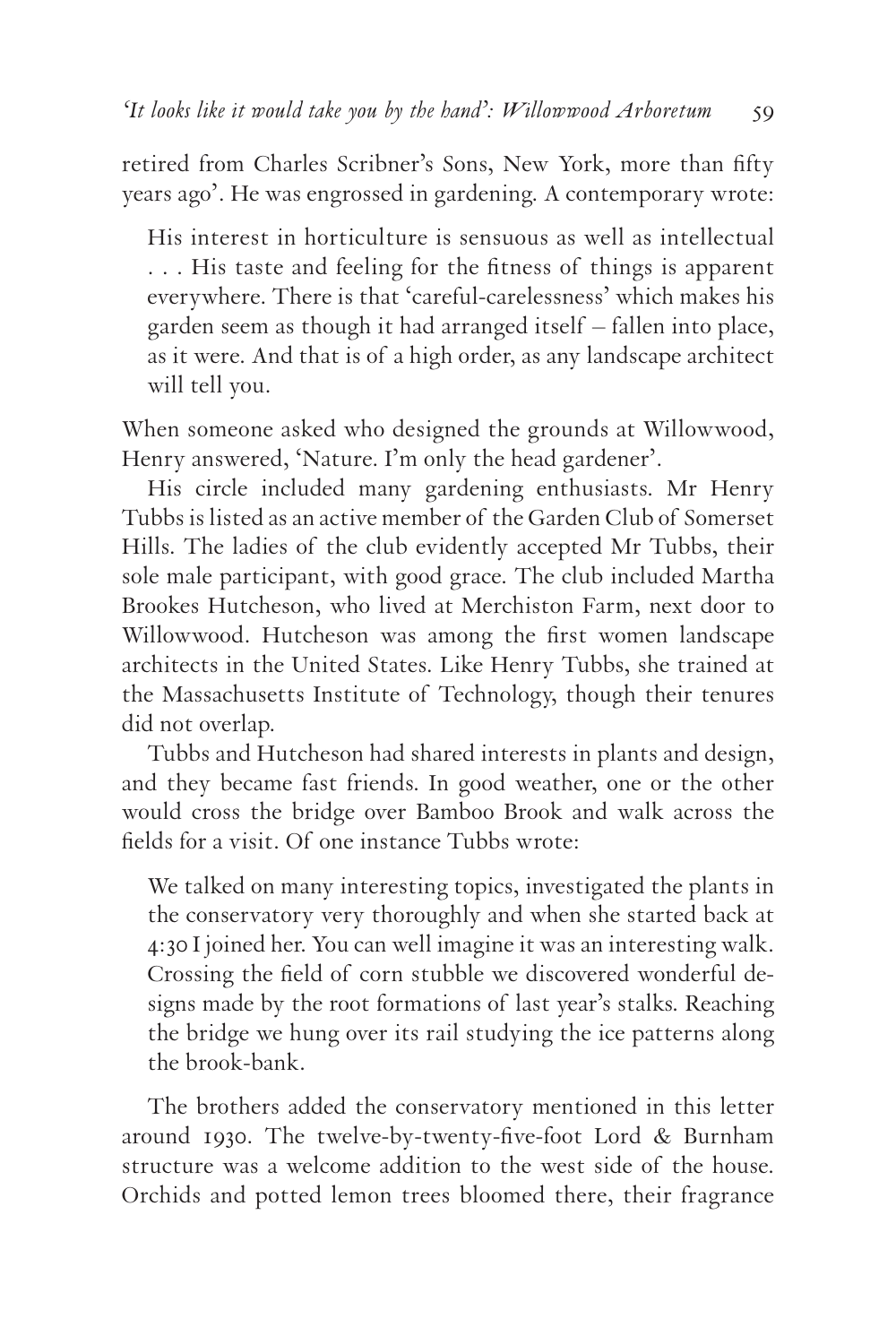

The fountain in the conservatory.

drifting in when the parlour door was open. An Arts & Crafts wall fountain with the head of a fish still adorns the conservatory wall. Water drips from the fish's mouth, adding a pleasant sound to the space. The fountain is one of the many exquisite pieces that Tubbs – Robert or Henry, or both – acquired from the Moravian Tileworks in Doylestown, Pennsylvania. (Henry Chapman Mercer, proprietor of the Tileworks, was a vigorous proponent of the American Arts & Crafts movement and is said to have been friends with the family.)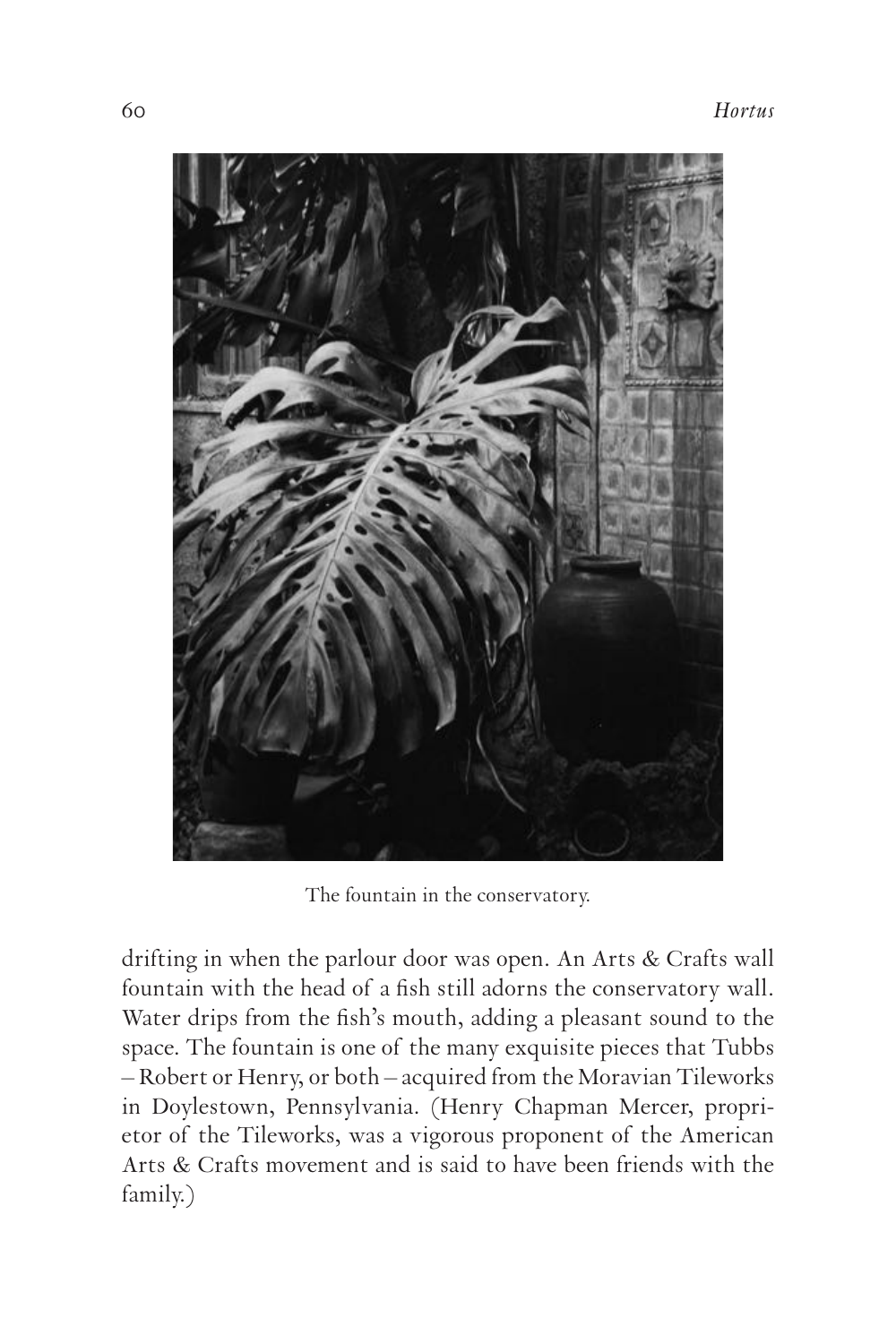Around the time the conservatory was added, Hal and Bob met Ben Blackburn, a young landscape gardener hailing from upstate New York. In the 1930s, Rutgers University appointed Blackburn to the state's Agricultural Extension Service and its faculty. He also lectured for garden clubs on subjects ranging from Botany for the Home Gardener to the whimsically-titled Scotch Heathers for Yankee Gardens. He hosted New York radio station WOR's *Garden Radio Club* and published his first book, *Your Garden This Week.*

In December 1937, the postman delivered the following letter from Willowwood to Blackburn's residence in New Brunswick, New Jersey:

How about spending the week-end of December  $II-I3$  with us? We will enjoy having you. We don't dress for dinner – so no dinner clothes. I may have a couple of kindred souls in for lunch on Sunday but we will let you live our *family life*. The seeds are planted with a prayer to the garden gods. Hoping to see you rolling down our drive Saturday afternoon Dec IIth and with good wishes.

It was signed 'Cordially, Hal.'

By 1941, Robert Tubbs, now terminally ill, had moved to Willowwood full-time. Blackburn had formed a close friendship with both brothers. Perhaps the three of them were sitting in the parlour on 7 December 1941 when regular Sunday afternoon broadcasts were interrupted with the stunning news of the Japanese attack on Pearl Harbor. In July 1942, two months after Robert Tubbs died, Blackburn took a leave of absence from Rutgers to join the army. When he enlisted, he wrote his home address 'c/o H. Tubbs, Hacklebarney Road, Gladstone, New Jersey'.

After officer training, First Lieutenant Blackburn was assigned to 9th Coast Artillery as Camouflage Officer at Fort Banks in Massachusetts. The quartermaster issued Blackburn a crosscut handsaw and a crowbar as well as belt pistol, carbine, cot and typewriter. Through 1943, Blackburn and his men worked on concealment plans for the Boston harbour defences.

In the archives there is a cache of brilliant letters from Hal to Ben, a diary of sorts, capturing day-to-day life during the war.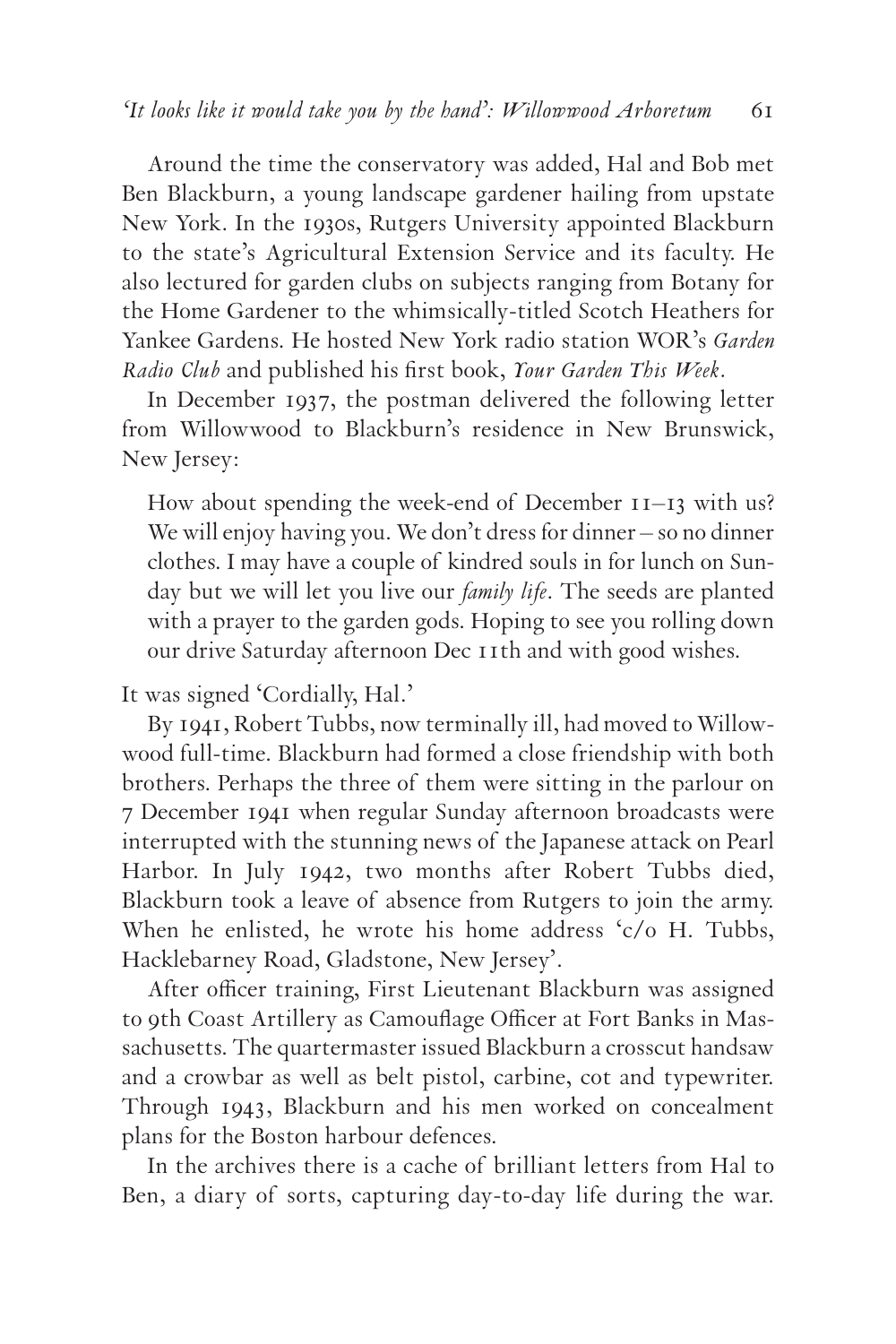

Henry Tubbs and Ben Blackburn on the Veranda.

Tubbs writes of rationing and blackouts and, of course, the gardens. In one letter he recounted changes to the terrace:

I have cleared up the fallen cherry – that is, all save a bit of the imbedded stump. When we have decided what tree to place on the spot where the cherry stood, we can plant also a pine of the type which will drape this 'bump', featuring it – or perhaps a cotoneaster of spreading tendencies. I have already written you of the removal of the vitex arch and I have gone on removing. Pine branches, which were causing serious interference with the *Malus atrosanguinea*, have been removed, giving this poor onesided tree a chance to develop along more balanced lines. The Spanish oil jar with its enfolding viburnum now stands out  $-$  a real picture. The yellow foxgloves at its base are happy. Along the edge of the terrace was much self-planted material and a great deal of this I have removed. Near the flight of steps down from the garden there is more removal necessary; but I will leave that till you are here and we can consult together.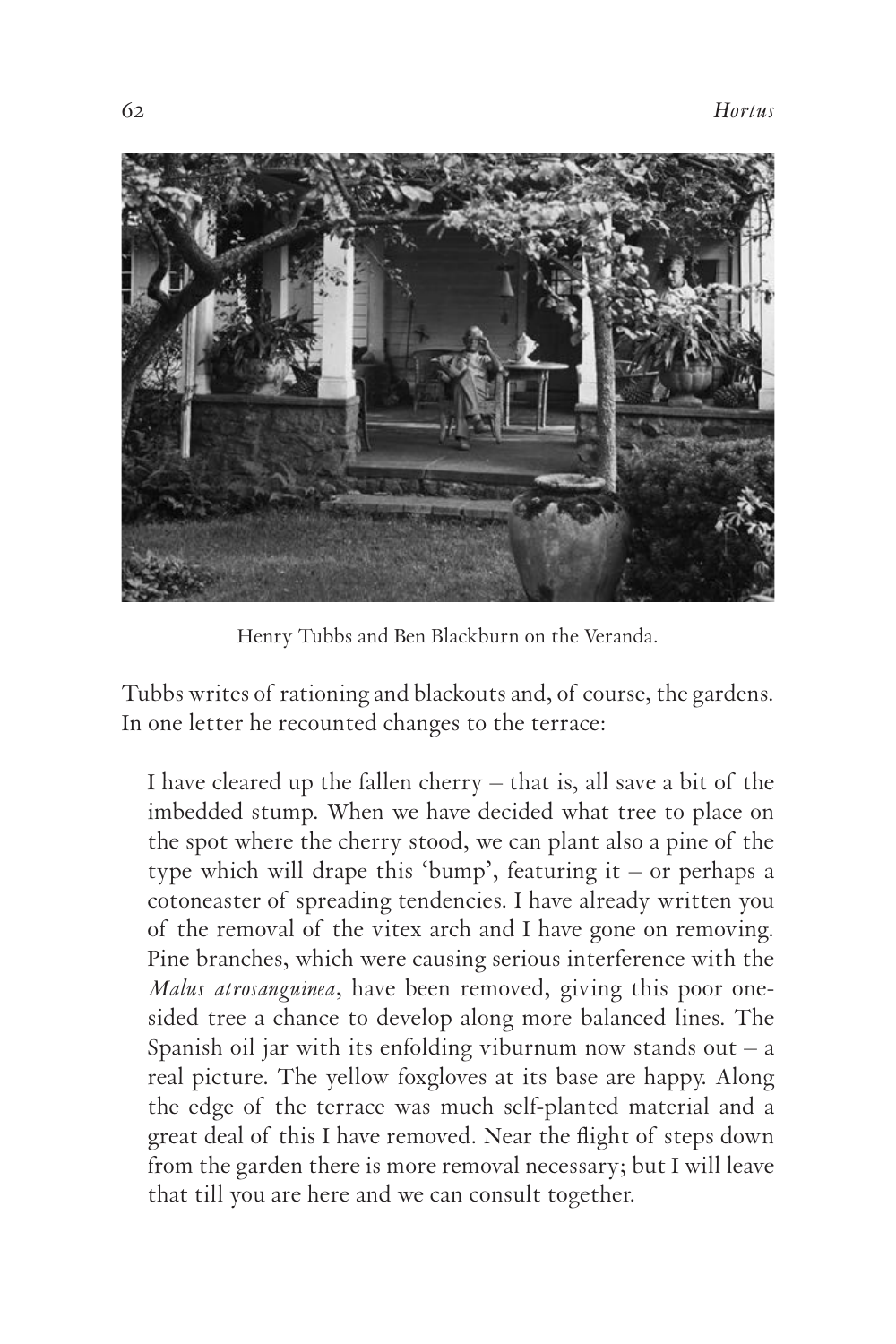It is the gardener's unending drive for improvement, leading in turn to future plans.

The newly promoted Captain Blackburn joined the occupying force in Japan in 1945 after the surrender. In addition to his military duties, Blackburn found the time to visit gardens and meet Japanese gardeners. He befriended several, including Yoshiharu Matsumura of the Nikko Botanical Garden, with whom he corresponded for the rest of his life.

In 1946 when Blackburn left the army, he moved back to Willowwood. Henry Tubbs encouraged him to matriculate at Rutgers to pursue his doctorate. He was awarded his Ph.D. in Botany in June 1949, with his family from New York and Henry Tubbs in proud attendance. Dr Blackburn's dissertation, 'Keys to the Woody Plants of New Jersey Exclusive of Conifers'*,* included many of the fine specimens that surrounded his new home.

To achieve that 'careful carelessness' that is still prized at Willowwood, Blackburn spent much of his spare time and attention on the gardens. Dozens of photographs show him planting and pruning. Dr Arthur Tucker, a botanist, remembered, 'I was always impressed by the "Englishness" of the place. One thing that sticks in my mind is the cleaning of the shovels and rakes at the end of the day with an oiled piece of burlap, almost like a Japanese tea ceremony.'

In the 1940s and 50s, Henry Tubbs was handing over many of his garden duties to Blackburn and hired gardeners. Blackburn introduced a new friend, Russell Myers, to Willowwood. He had met Russ at Rutgers. After the war Myers was accepted into the landscape architecture programme at the Harvard Graduate School of Design. He had a strong letter of recommendation from Dr Blackburn who by then was professor of botany at nearby Drew University.

With advancing age, Henry Tubbs saw Blackburn as the rightful protector of Willowwood's future. In late 1949, the law office of Mills, Jeffers and Mountain filed papers at the Morris County Surrogate's office in which Tubbs legally adopted Benjamin C. Blackburn as his son.

Tubbs still enjoyed life: strolling the gardens, taking rides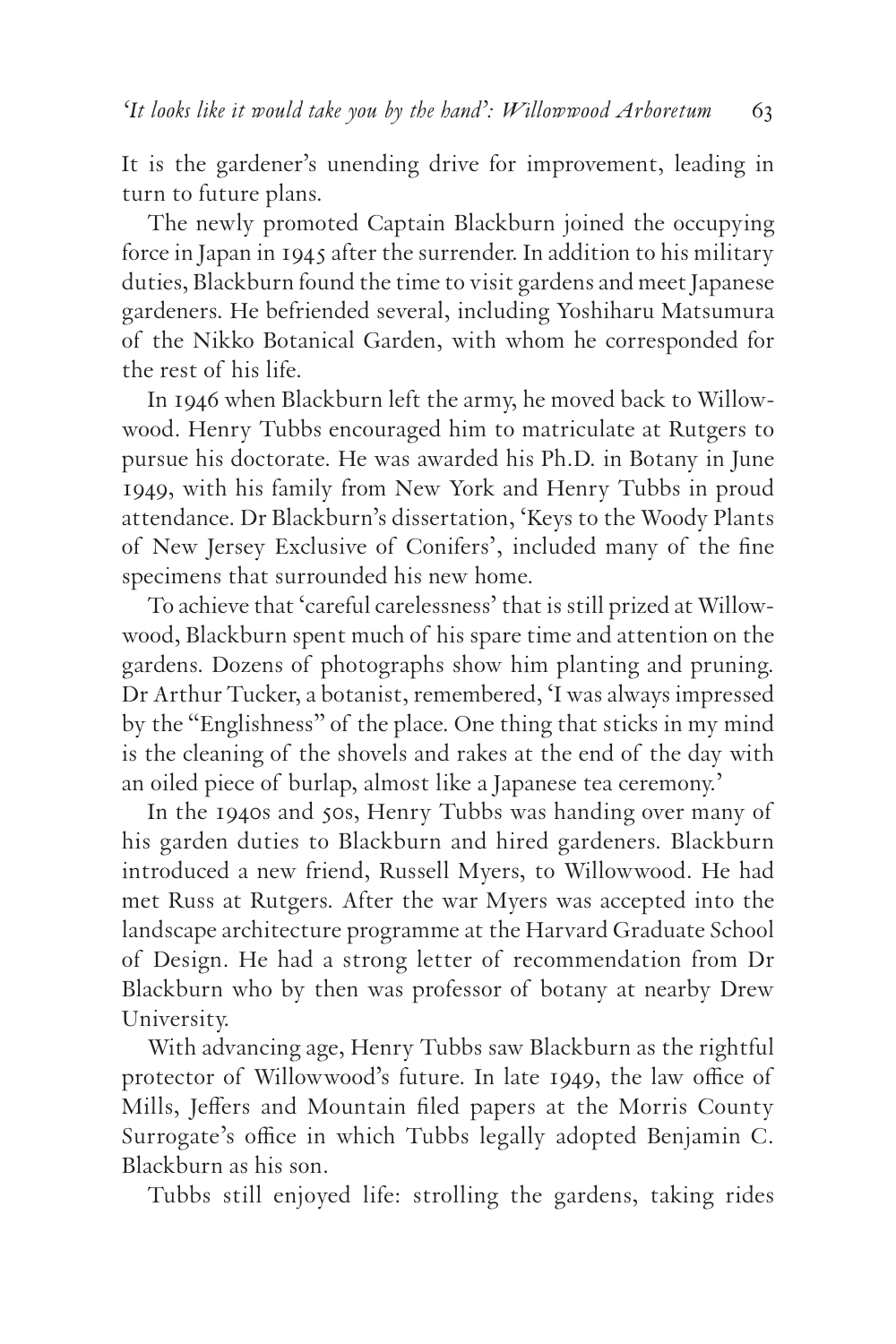through the rolling countryside, listening to classical music. Mrs Hutcheson would stop in for conversation, sometimes perching on the thyme seat at the far end of the Cottage Garden. Other friends visited. Bernard Harkness, head of the Rochester [New York] Park System, might drop by on his way home from a regional meeting. Carol Mackie (of *Daphne* × *burkwoodii* 'Carol Mackie' fame) often came for luncheon or Sunday supper, dropping off a new plant she was trialling in her garden.

In 1955 Russell Myers, now a landscape architect, returned to Willowwood, this time to stay. Two years later, the newly-formed Morris County Park Commission hired Myers as its first Secretary-Director – key to Willowwood's future.

Henry Tubbs died of a heart attack at the age of eighty at his beloved home in 1958. The Tubbs brothers had tried for three decades – unsuccessfully and with a variety of organisations – to ensure Willowwood's ongoing viability as a public garden. With the combined efforts of Blackburn and Myers, Willowwood finally found a permanent home as part of the Morris County Park system in 1980.

Ben continued to oversee the gardens at Willowwood. He ushered many garden clubs around the arboretum. Some groups were noteworthy such as HORTUS, a select group from New York that counted among its members Thomas Everett from the New York Botanical Garden. Other groups were more pedestrian, and on one of these a woman standing near Ben commented, 'Isn't it too bad trees are so messy?' After a moment of frozen silence Blackburn, ever the gentleman, continued with the tour.

In 1986, The Garden Club of America presented Benjamin Blackburn with its Medal of Honor for distinguished service to botany and horticulture. In his usual, humble manner he told a reporter, 'I never expected it. My career has not been spectacular. But it has been interesting. I am a behind-the-scenes person.' And of Willowwood he mused, 'There is so much to do. I work most every day. But the truth is, no matter how hard you work, an arboretum is never finished.'

Benjamin Blackburn died quietly the following year, still living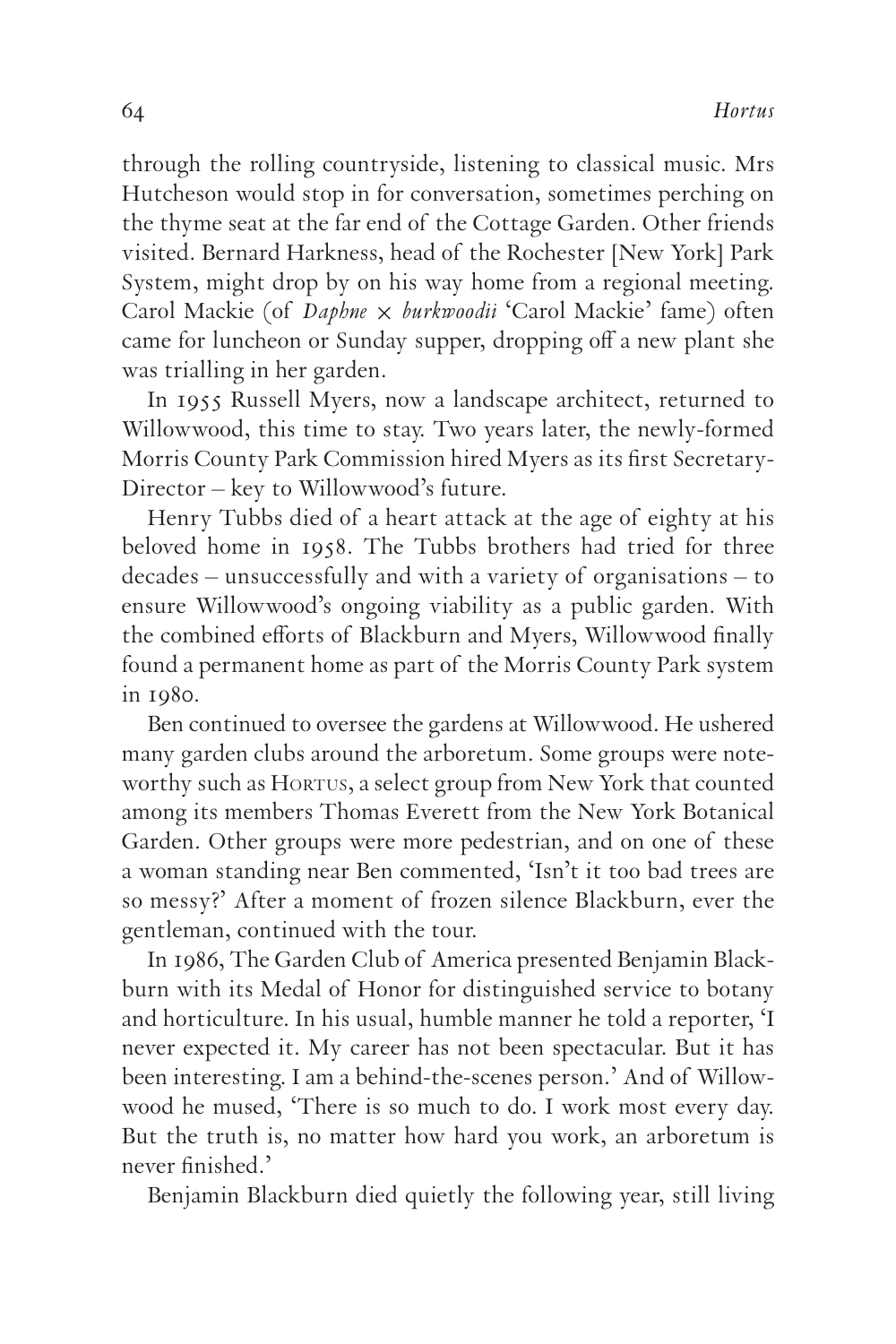in what is called the Tubbs House. A fellow botanist remembered, 'Willowwood was his love. Everything he wanted to do was Willowwood. It was his life.'

The work of Robert and Henry Tubbs and Ben Blackburn give the gardens at Willowwood a patina, a sense of place that has built up over time. To the front and back of the house, the gardens are set on an axis connecting exterior to interior, setting up garden rooms that flow naturally from the centre hall. This visual corridor is also a timeline of sorts. Of the designed outdoor spaces at Willowwood, Pan's Garden was the first.

Pan's Garden is the quintessential outdoor room. The covered back terrace was the favourite spot for resting and entertaining in fine weather. Looking out from the terrace into the garden, one's eye is drawn along the central grass panel to the focal point, the statue of Pan. It is said that Henry Tubbs based his design for Pan's Garden on a Persian prayer rug.

Persian garden motifs interested Tubbs, with their fragrant flowers and mirrored planting schemes. The rectilinear, symmetrical layout of the paths and beds in Pan's Garden is like an intricate woven pattern with solid borders. In an undated notebook Tubbs wrote, 'In a good design the eye should be drawn from point to point within the boundaries of the frame and no line should be permitted to carry the eye toward the frame unless a way is provided to attract it back to the central motif of composition'. Tubbs designed Pan's Garden with this principle in mind, but narrowed the grass path as it approached the statue, a well-known trick of forced perspective.

The garden was planted out with an interwoven palette of pink, mauve and blue flowers. Lupins, *Papaver somniferum* and English daisies provided spring colour. Masses of carefully-chosen varieties of phlox anchored the border in summer. Purple, lavender and pink petunias wound among taller herbaceous perennials until frost. The picture changed every week. A railing once lined the roof of the terrace creating a second floor porch, a perfect vantage point for the garden. Lois Poinier, a noted horticulturist, remembered visiting as a child. 'The garden was enchanting,' she recalled, 'with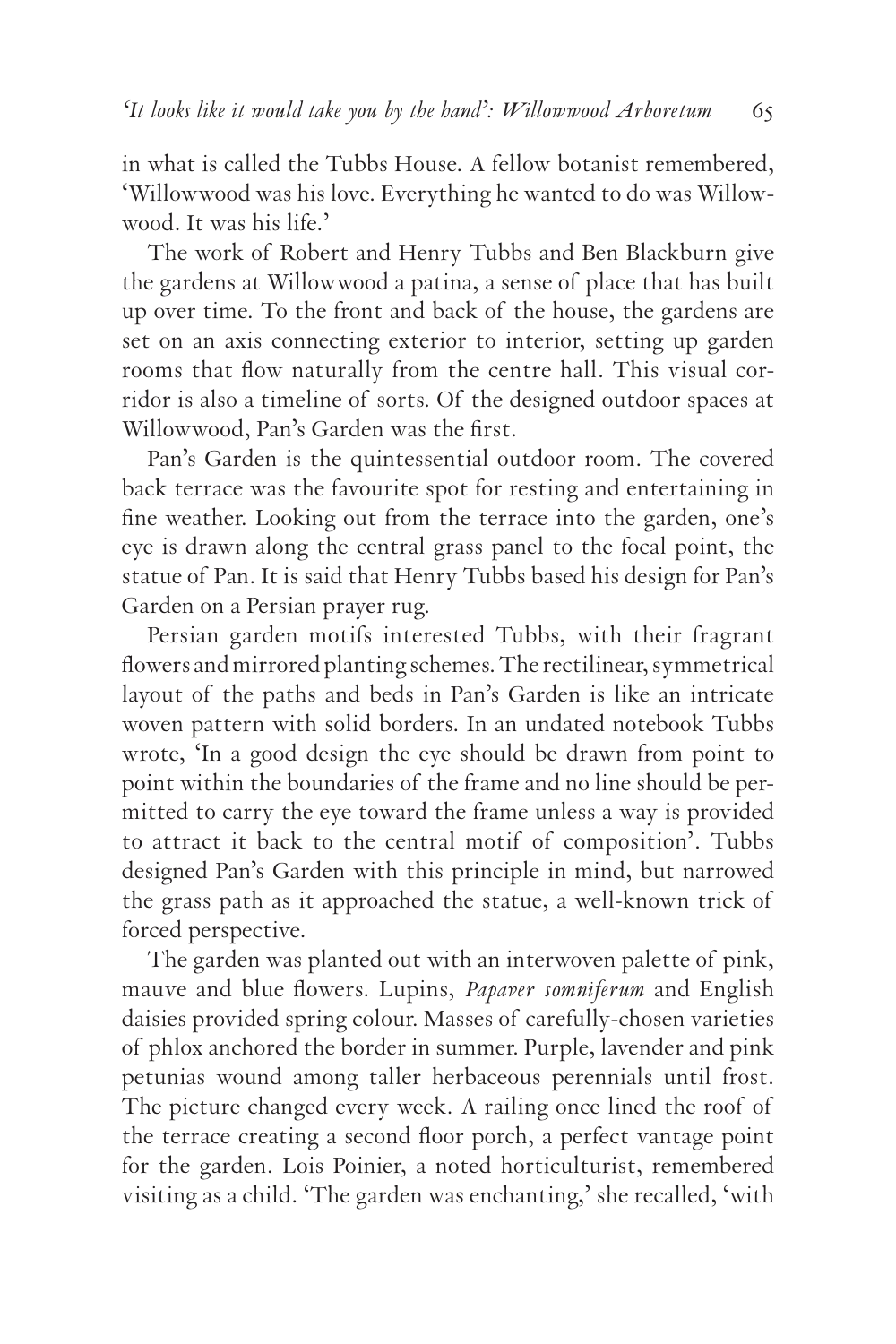

Pan's Garden (artist not known).

its statue of Pan. It was so silver.' The cool floral palette and border of *Stachys byzantina* glowed in the twilight. Near the terrace, the garden entrance is framed with *Viburnum prunifolium*, a favourite of the Tubbs brothers. The pair of Spanish urns stood on either side of the path, and a collection of Korean temple bells hung in the viburnum.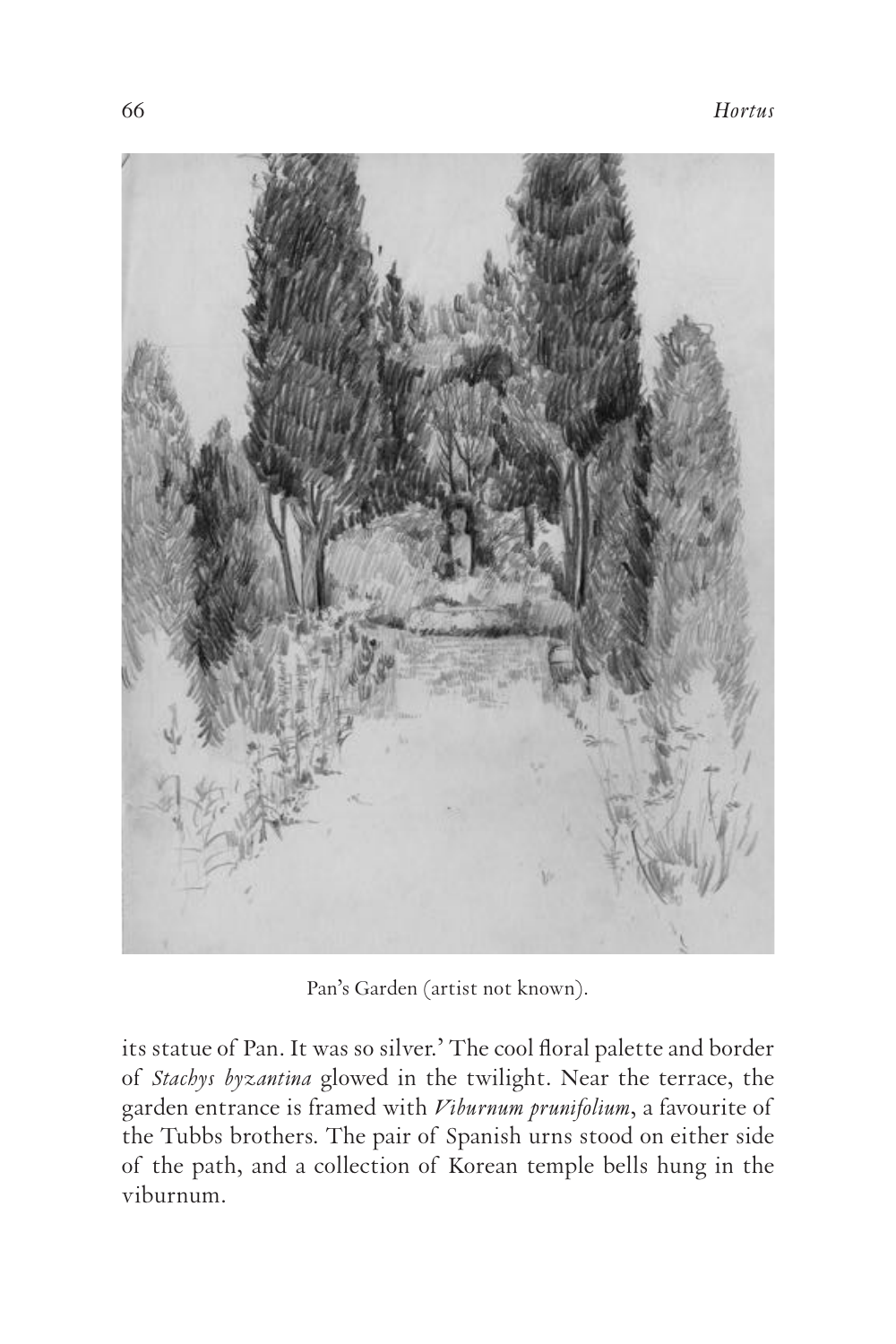In 1954, Walter Ingwerson, by this time famous for his Birch Farm Nursery at William Robinson's old estate, Gravetye Manor in Sussex, visited Willowwood. He later responded to a letter from 'My dear Hal and Ben':

I am glad to know that I continue to live in your memories as certainly as you live in mine. I often think of the day when I was sitting with you two . . . looking down the long, peaceful vista of your Dream Garden with old Pan in the background, the doves flitting to and fro and the tinkling of Temple Bells of the sweetest notes.

It was a happy memory. Lost in time are the inspiration, artist and provenance of the statue of old Pan. It depicts Pan's head atop a herm, a tapering column. In place by 1939, the statue represents the Greek god of Arcadia's wooded groves and glens, Spring and Nature in the guise of a god. What better deity to guard the garden path.

Following the axis from Pan's Garden back through the house and front door, one looks out onto the central path of the Cottage Garden. A decorative iron gate in a low stone wall beckons. Originally a kitchen garden, more and more ornamental plants crept in as Henry Tubbs redesigned and replanted over the years. The garden beds closest to the house overflowed with old-fashioned annuals and perennials in a Jekyll-esque style. There were tall candelabras of yellow mullein, first the Olympic species, later replaced with the improved cultivar 'Harkness Hybrid'.

But a bit of ground was always reserved for vegetables in the Cottage Garden. Henry Tubbs was proud of his tomato plants, pruning them daily to increase the size of the fruits and to keep them manageable. Regardless of his age, he never delegated this task. Today, you will still find a tomato threading its way among the flowers or a cucumber clambering up a trellis.

Leaving the Cottage Garden and walking downhill from the house, the visitor steps away from structure and formality. Water dominates. The brook next to the house was once dammed as a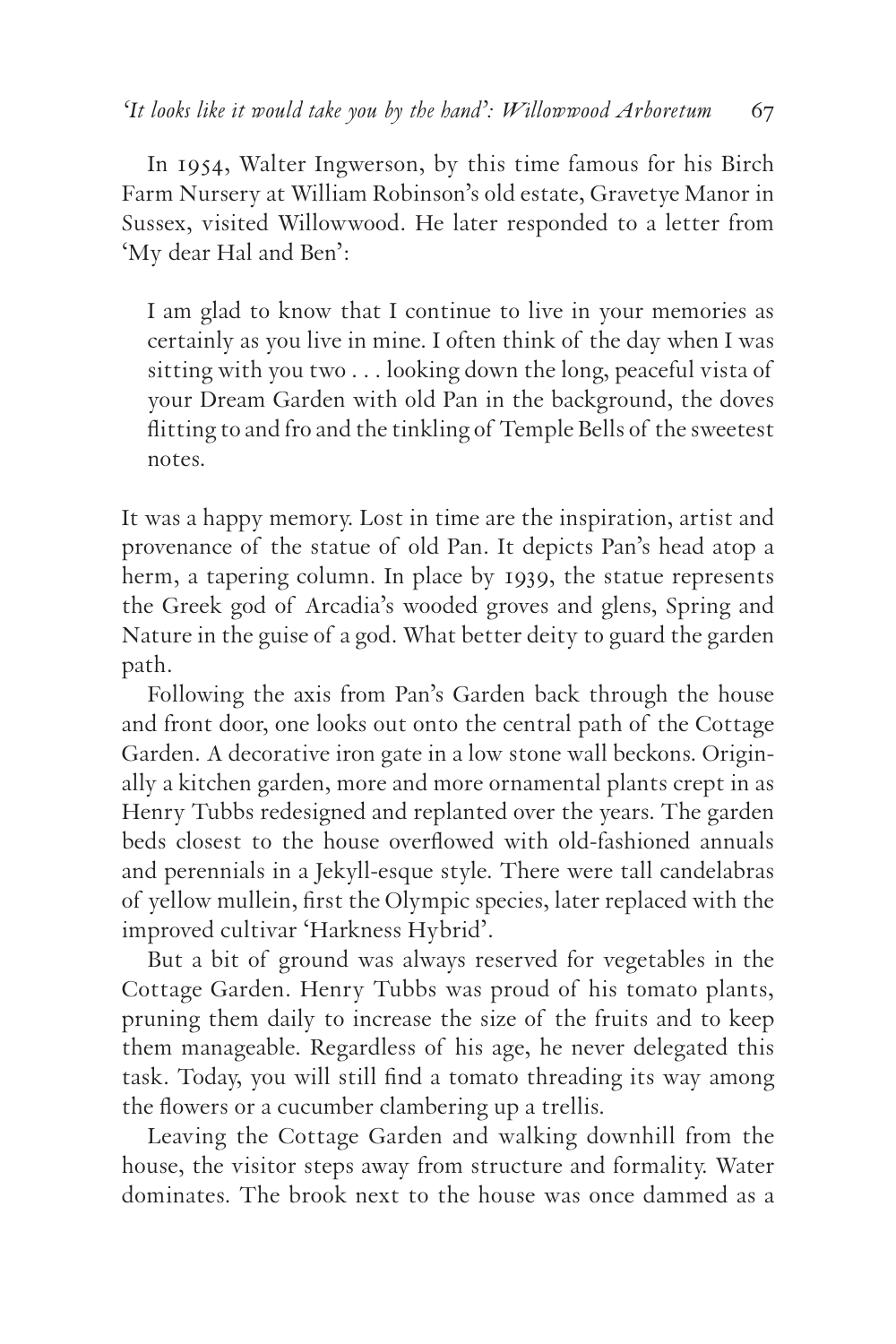millrace, the miller residing in the nearby stone cottage. The Tubbs brothers, always interested in water gardening, re-engineered its course to choreograph a sequence of quiet pools and murmuring waterfalls.

The Cypress Pool is the entry point of the Woodwalk. Its collection includes hinoki and moss cypresses from Asia as well as bald



The Cypress Pool.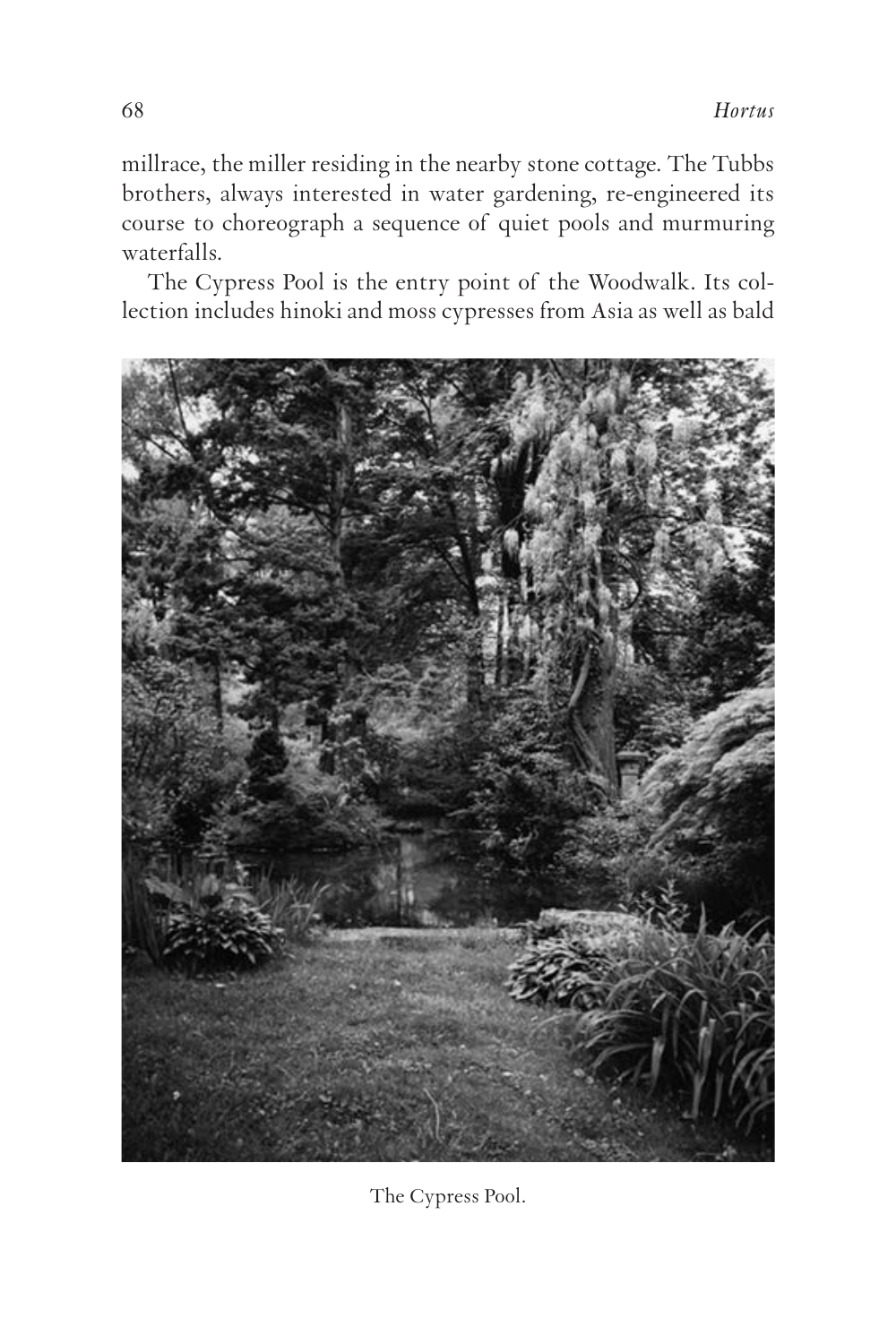cypress from the swamps of the American South. The garden is punctuated by a Japanese stone lantern. A male ginkgo raised from seed collected at the New York Botanical Garden in 1910 makes a pool of gold when the leaves fall in autumn.

The Japanese theme complemented the Treasure Trove plantings that took shape along the winding brook. Asian magnolias and maples prospered along Woodwalk. Rhododendrons, from the early blooming Korean species to Conewago hybrids created by Joseph Gable in Stewartstown, Pennsylvania, added spring colour. American natives including *Styrax americanus* and *Aesculus parviflora* joined sapphireberry (*Symplocos paniculata*) from China and other exotic species.

The Tubbs brothers were fond of petasites, which they called Japanese rhubarb, for its large round leaves. They followed Gertrude Jekyll's advice, planting sweeps of daffodils with late-emerging ferns to cover the dying foliage.

Blackburn was enchanted with gardens during his stint in Japan, and he brought them home to Willowwood in many ways. Driving through the old capital of Nikko on weekend leave, he had braked and jumped out of the jeep to dig roots from a stand of rodgersia. He planted them at Willowwood where they still grow, sturdy and fine.

He extended the Japanese garden with features such as the bow bridge, in the so-called Do-Bashi style, constructed with stone from the property in the early 1950s. It wasn't easy getting the wheelbarrows full of masonry supplies along those winding paths into the dell, but the result was worth the effort. Friends contributed ornaments to the Japanese garden, including a Tokugawa stone lantern originally imported to America in the mid-nineteenth century.

Walking the Woodwalk in the spring, the visitor is arrested by great swathes of *Primula japonica* and the pink haze of cherries. Magnolias bloom into the summer, and in the autumn the foliage of the 'Waterfall' and 'Ornatum' Japanese maples are cause for contemplation. Winter, Blackburn's favourite season, exposes the structure of the trees.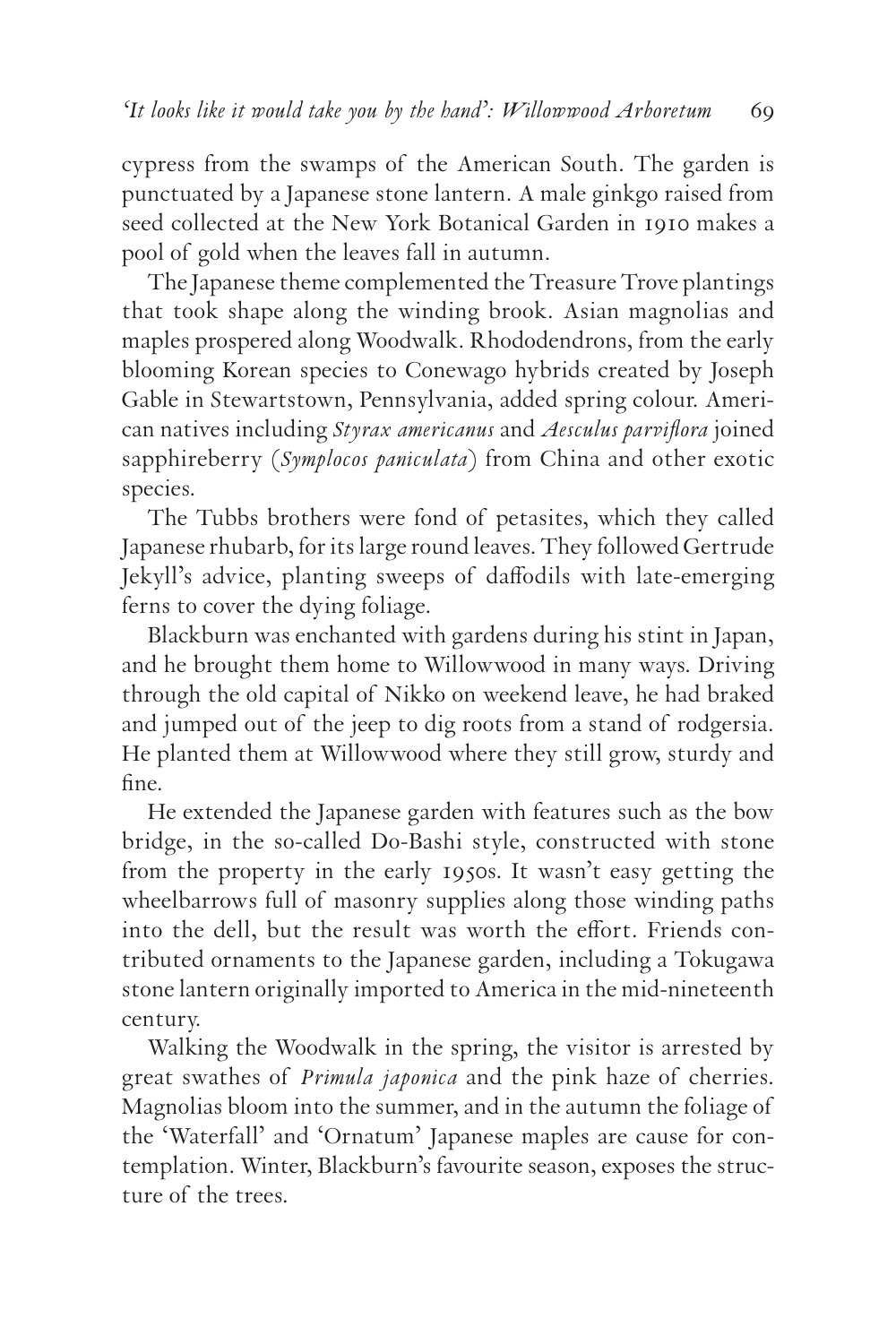

The Woodwalk.

Exploring other paths yields more discoveries. The Lotus Pool, first installed by Robert Tubbs for the cultivation of lotus and waterlilies, is beautifully restored. A massive fern-leaf beech (*Fagus sylvatica* 'Asplenifolia') to the east has silvery-grey bark like an elephant's skin. Mr. Tubbs's dovecote is tucked into a wooded corner, wistful for the white doves that were once its tenants. To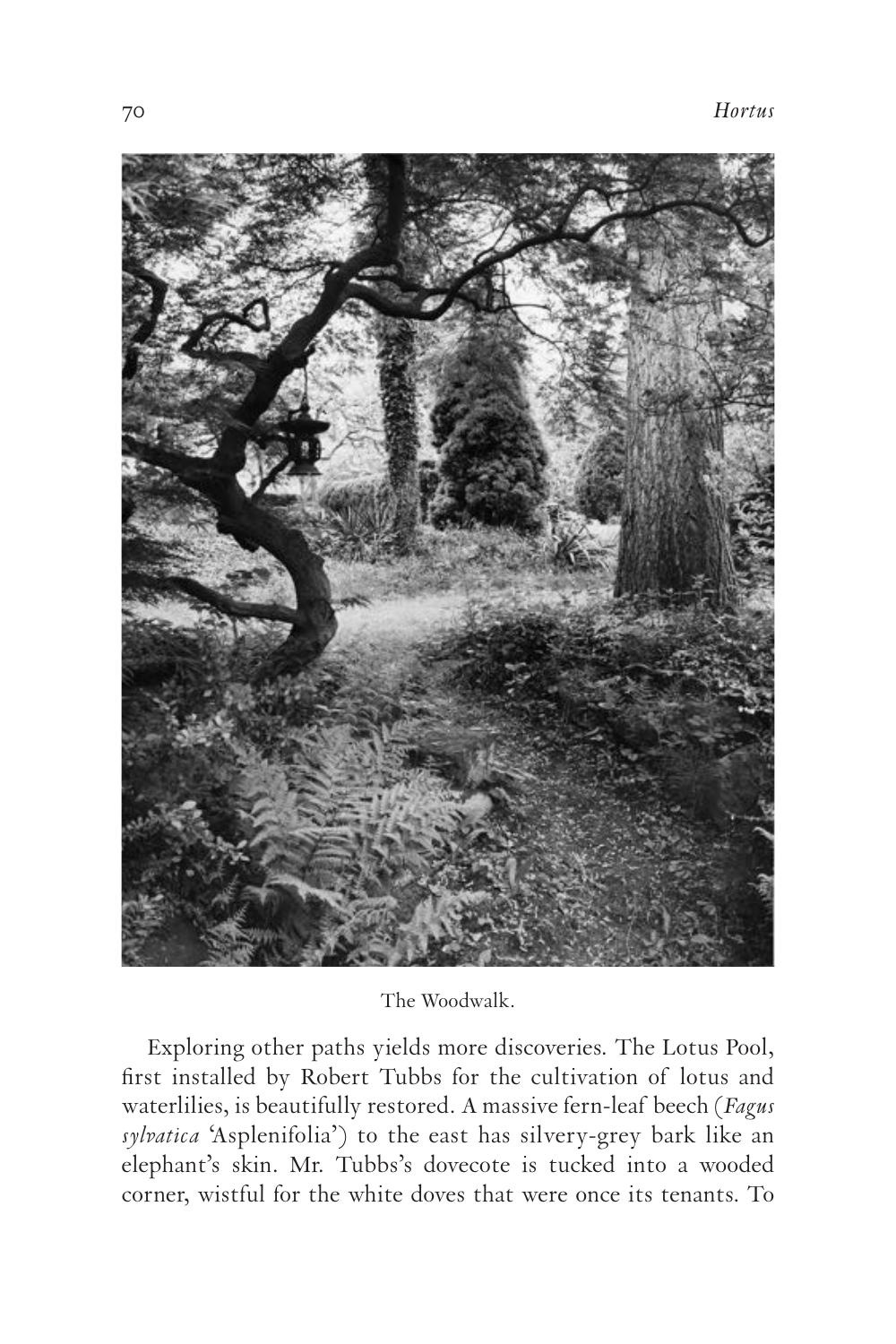the west, and further north, a cedar arbour leads to Elephant Walk, a path flanked with two small stone pachyderms with energetic trunks.

While the designed gardens at Willowwood get much of the attention from visitors, a principal commitment of the arboretum is to grow trees and smaller woody plants in a systematic way, inviting comparison, research and a broader planting palette for home gardeners. From the early plantings of Robert and Henry Tubbs, Willowwood's plant wealth grew, often through the contribution of Blackburn's and Myers's horticultural friends. For example, American hollies were the first of the genus at Willowwood, contributed by Elizabeth White of Holly Haven in Whitesbog, New Jersey.

Many other plants arrived by post. Hybridiser Frances Williams sent a note along with new hosta varieties. ('Frances Williams', named in her honour, is still a popular plant.) Seeds came, one sent in an envelope with the return address of the Mount Vernon Ladies Association, another with a British postmark from the Royal Horticultural Society. The postman delivered boxed orders of plants from countless nurseries, including their friend Henry Hohman's Kingsville Nursery – known for 'Kingsville' holly and boxwood. Hohman, by the way, introduced *Acer palmatum* 'Waterfall' from cuttings sent to him by Robert Tubbs. The Waterfall maple that is so splendid next to the Cypress Pool in all seasons is the type plant, parent to all others of this named cultivar.

Another cherished plant that arrived at Willowwood from the Arnold Arboretum, though via a circuitous route, is the *Metasequoia glyptostroboides*, or dawn redwood. In 1943, a Chinese forester returned from a trip up the Yangtze River with a live branch of a plant that was known to science only through the fossil record. Financed by the Arnold Arboretum, C. J. Hseuh of the Central University in Nanking returned over the next few years to this far corner of north-east Szechwan to collect herbarium specimens and seeds. The Arnold Arboretum sent a batch of seed to James Clark, long-time supervising horticulturist for Princeton University in . The precious seeds germinated readily, sprouting, in Clark's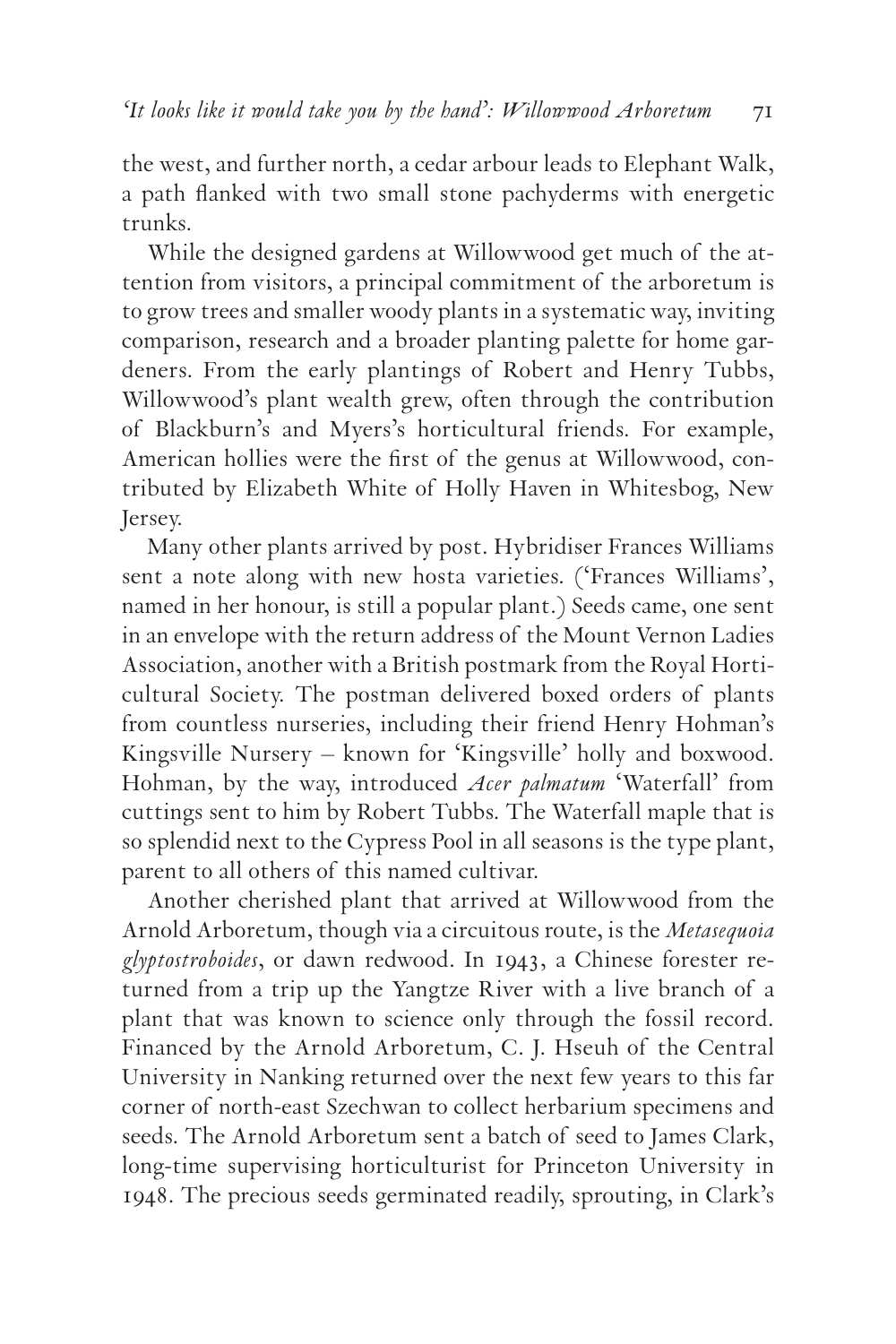words, 'like hair on a dog's back'. Clark planted them in a variety of locations around campus and gave the rest away to horticulturists along the East Coast, including Dr Benjamin Blackburn. One of those seedlings, planted along the brook near Willowwood's stone cottage, is now the New Jersey champion, the largest specimen in the state calculated by height and girth.

There are collections of *Acer* and *Quercus, Cornus* and *Salix, Prunus, Magnolia,* and more. A massive display of *Syringa* inspired a Tubbsera lilac party tradition that continues today, though sadly skipped this year due to the Covid-19 pandemic.

Finally, viburnum merits a mention. The genus was a special favourite of both Tubbs brothers. If you type 'Viburnum Willowwood' into your search engine of choice, you will find many listings for a hybrid bred by Henry. Of this project, Blackburn wrote:

A single seedling was raised from a cross made by Henry Tubbs early in the 1930s by brushing pollen from flowers of *Viburnum rhytidophyllum* over blooms of *Viburnum lantata*. The three plants involved are still in the plantings around Pan's Garden, though crowding has made it necessary to cut all to the ground to enforce renewal and more shapely specimens. The hybrid seedling was given a horticultural name when it was pointed out that it differed favorably from the earlier hybrid of this same parentage, probably made in Holland in the 1920s.

He described cultivar's flowers as 'not showy', but blooming steadily with an abundance of fruit.

Today's entrance to Willowwood Arboretum is unobtrusive. Beyond the gate, one gasps at Willowwood's sweeping meadows. Bluebirds and flycatchers cruise over grasses and wildflowers in their season. Butterflies congregate on their chosen plants in summer and autumn. At dawn, the dew clings to the plants, replaced by the frost in winter. Once pasture for neighbours' cows, today the meadows are cherished for their beauty and wildlife habitat. Mowing is carefully managed. Moving slowly along the gravel drive, vistas open up. Vignettes are revealed – willows in winter with their